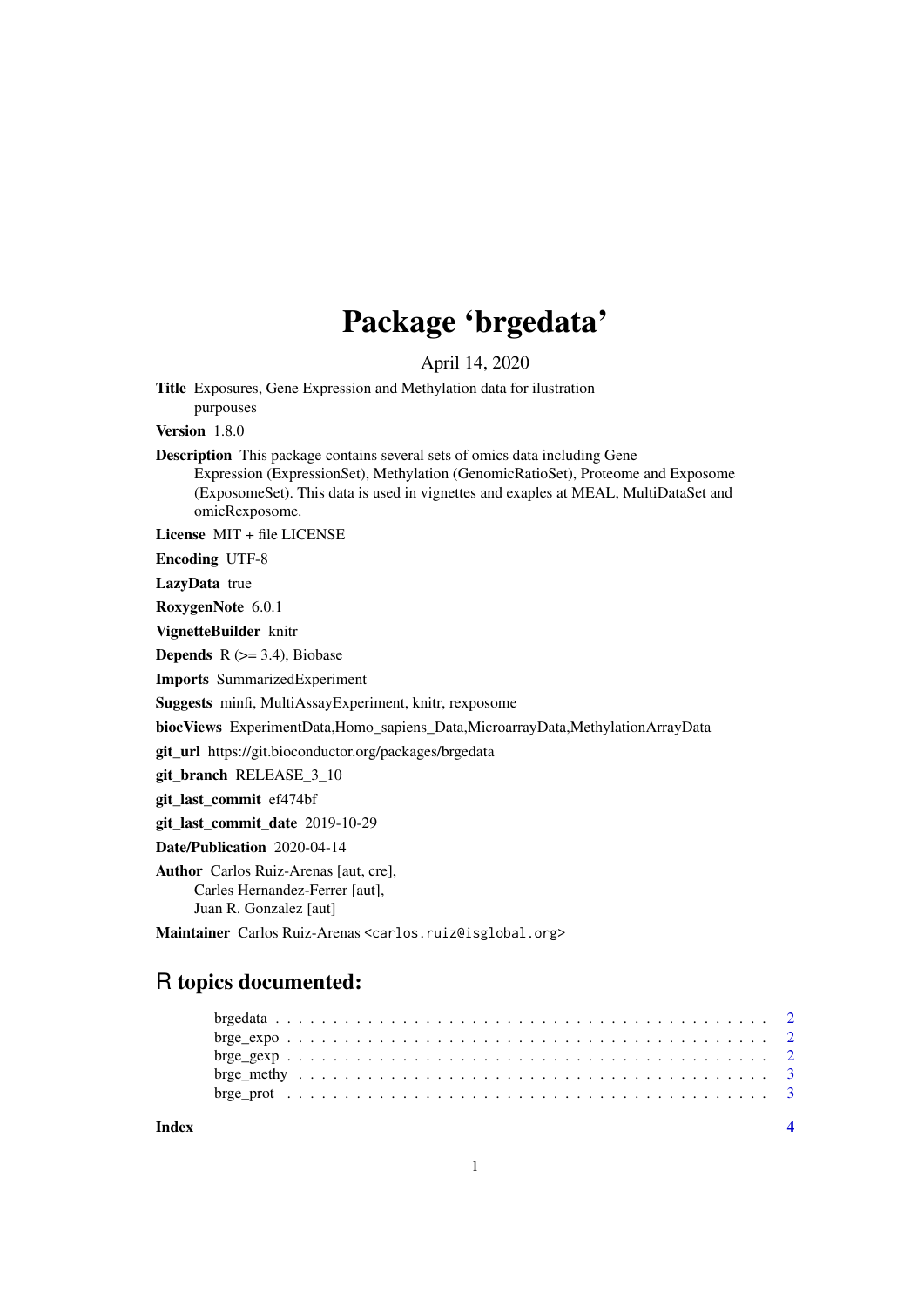<span id="page-1-0"></span>brgedata *brgedata*

# Description

brgedata

brge\_expo ExposomeSet *for testing purpouses*

## Description

ExposomeSet with full set of 15 exposures grouped in 3 families for 110 individuals.

# Usage

data("brge\_expo")

## Format

An object of class ExposomeSet of dimension 15 x 110 x 6.

# Value

An ExposomeSet object.

brge\_gexp ExpressionSet *for testing purpouses*

# Description

ExpressionSet with full set of 67528 features from Affymetrix HTA 2.0 for 100 simulated samples.

# Usage

data("brge\_gexp")

# Format

An object of class ExpressionSet with 67528 rows and 100 columns.

# Value

An ExpressionSet object.

# Examples

```
data("brge_gexp")
dim(brge_gexp)
sampleNames(brge_gexp)
```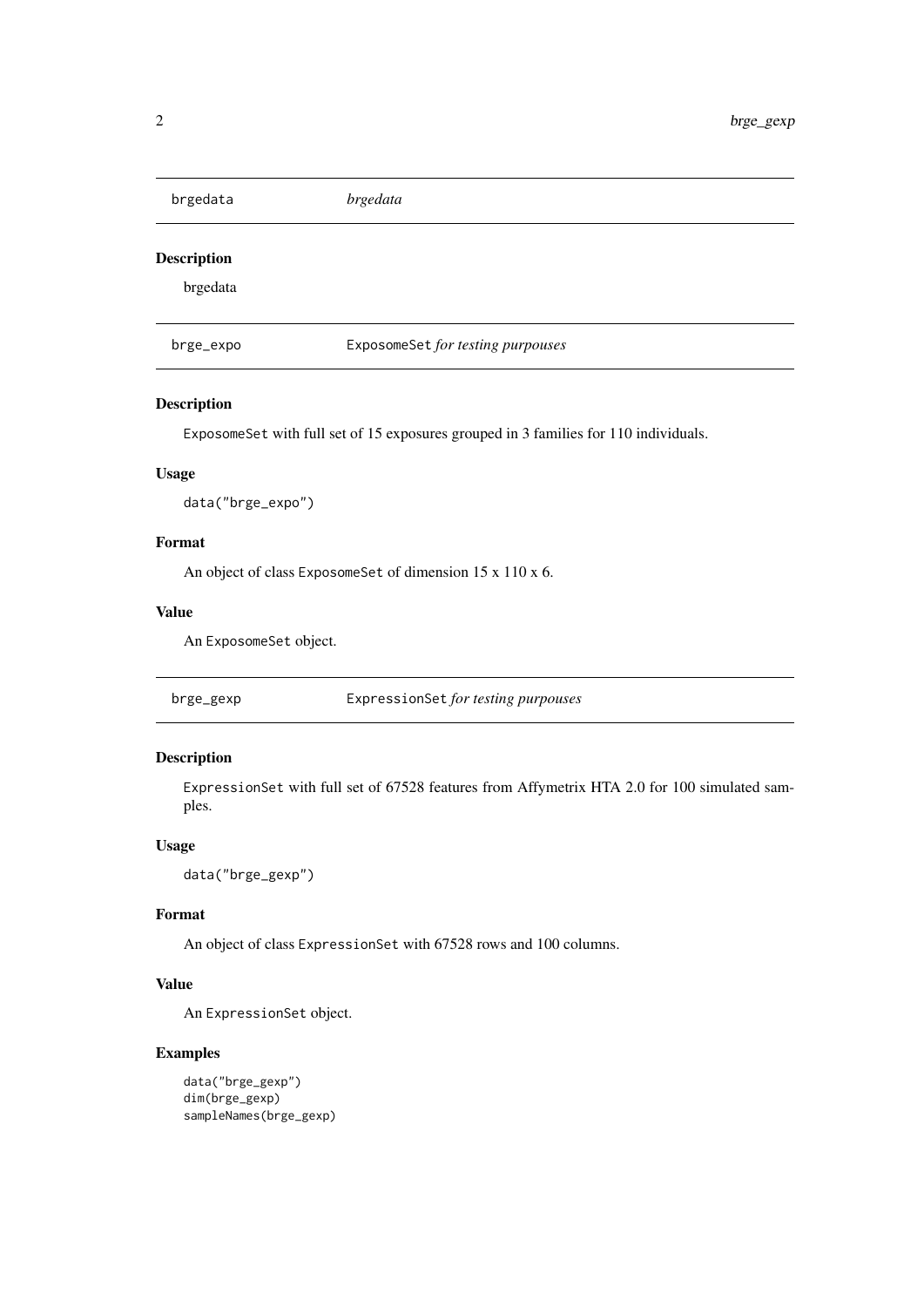<span id="page-2-0"></span>

# Description

GenomicRatioSet with 476946 features from Illumina 450k methylation array and 115 simulated samples.

# Usage

```
data("brge_methy")
```
# Format

An object of class GenomicRatioSet with 476946 rows and 20 columns.

## Value

An GenomicRatioSet object.

# Examples

```
data("brge_methy")
dim(brge_methy)
sampleNames(brge_methy)
```
brge\_prot ExpressionSet *for testing purpouses*

# Description

ExpressionSet with full set of 47 proteines for 90 simulated samples.

#### Usage

data("brge\_prot")

# Format

An object of class ExpressionSet with 47 rows and 90 columns.

# Value

An ExpressionSet object.

## Examples

```
data("brge_prot")
dim(brge_prot)
sampleNames(brge_prot)
```